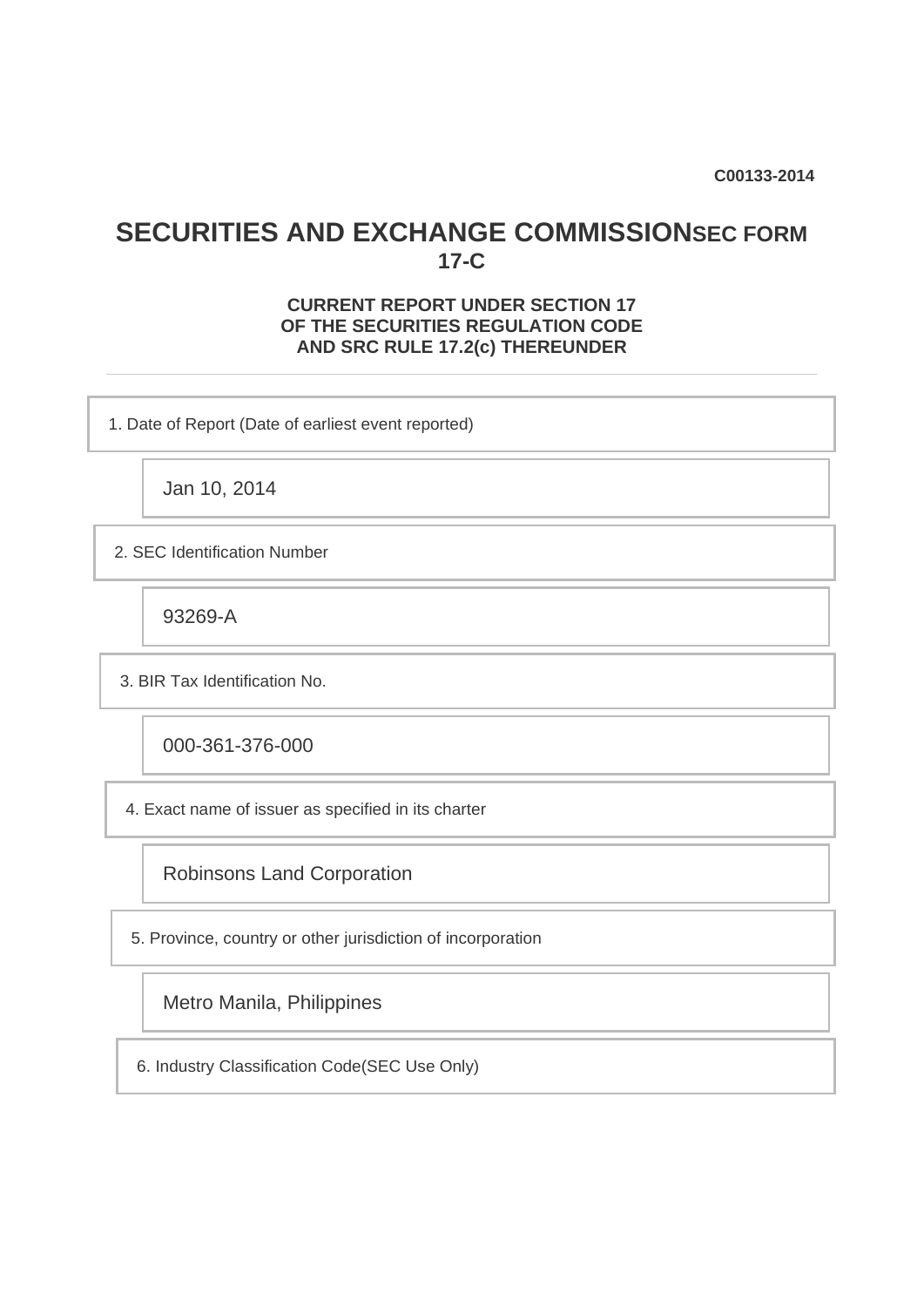### 7. Address of principal office

43rd Floor, Robinsons Equitable Tower, ADB Ave. cor. Poveda St. Ortigas Center, Pasig CityPostal Code1600

8. Issuer's telephone number, including area code

633-7631-40

9. Former name or former address, if changed since last report

NA

10. Securities registered pursuant to Sections 8 and 12 of the SRC or Sections 4 and 8 of the RSA

| Title of Each Class | Number of Shares of Common Stock Outstanding and Amount of Debt Outstanding |
|---------------------|-----------------------------------------------------------------------------|
| Common              | 4,093,830,685                                                               |

11. Indicate the item numbers reported herein

## Item 9-Other Events

*The Exchange does not warrant and holds no responsibility for the veracity of the facts and representations contained in all corporate disclosures, including financial reports. All data contained herein are prepared and submitted by the disclosing party to the Exchange, and are disseminated solely for purposes of information. Any questions on the data contained herein should be addressed directly to the Corporate Information Officer of the disclosing party.*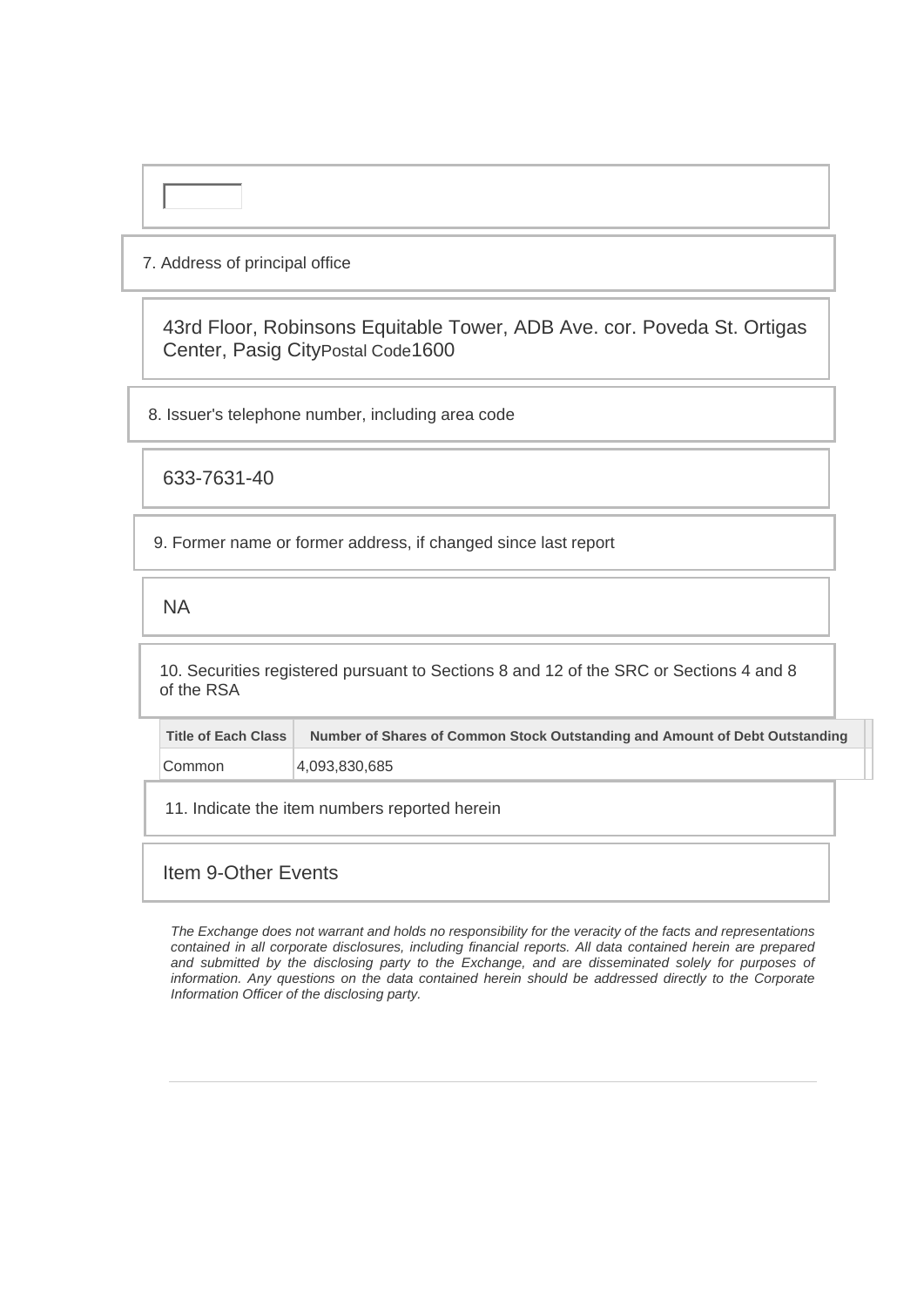# **Robinsons Land CorporationRLC**

## **PSE Disclosure Form 4-8 - Change in Directors and/or Officers (Resignation/Removal or Appointment/Election)**  *References: SRC Rule 17 (SEC Form 17-C) and Section 4.4 of the Revised Disclosure Rules*

#### **Subject of the Disclosure**

Appointment of an Officer

**Background/Description of the Disclosure**

Appointment of Mr. Kerwin S. Tan as Vice President-Deputy Treasurer

#### **Resignation/Removal or Replacement**

| Name of<br>Person | <b>Position/Designation</b> | <b>Effective Date of</b><br><b>Resignation/Cessation of term</b><br>(mmm/dd/yyyy) | Reason(s) for<br><b>Resignation/Cessation</b> |
|-------------------|-----------------------------|-----------------------------------------------------------------------------------|-----------------------------------------------|
| NA                | <b>NA</b>                   | <b>NA</b>                                                                         | ΝA                                            |

#### **Election or Appointment**

| <b>Name</b><br><b>Position/Designation</b><br>of |                                            | Date of<br><b>Appointment/Election</b> | <b>Effective Date of</b><br><b>Appointment</b><br><b>Election</b> | Shareholdings in<br>the Listed<br>Company |                 | Nature of<br><b>Indirect</b> |  |
|--------------------------------------------------|--------------------------------------------|----------------------------------------|-------------------------------------------------------------------|-------------------------------------------|-----------------|------------------------------|--|
| <b>Person</b>                                    |                                            | (mmm/dd/yyyy)                          | (mmm/dd/yyyy)                                                     | <b>Direct</b>                             | <b>Indirect</b> | Ownership                    |  |
| Kerwin<br>S. Tan                                 | Vice President-<br><b>Deputy Treasurer</b> | 01/10/2014                             | 01/10/2014                                                        | 0                                         | 0               | 0                            |  |

#### **Promotion or Change in Designation**

| Name of<br>Person | <b>Position/Designation</b> |     | Date of                   | <b>Effective Date of</b> | Shareholdings in the<br><b>Listed Company</b> |                 | Nature of                    |  |
|-------------------|-----------------------------|-----|---------------------------|--------------------------|-----------------------------------------------|-----------------|------------------------------|--|
|                   | From                        | To. | Approval<br>(mmm/dd/yyyy) | Change<br>(mmm/dd/yyyy)  | <b>Direct</b>                                 | <b>Indirect</b> | <b>Indirect</b><br>Ownership |  |